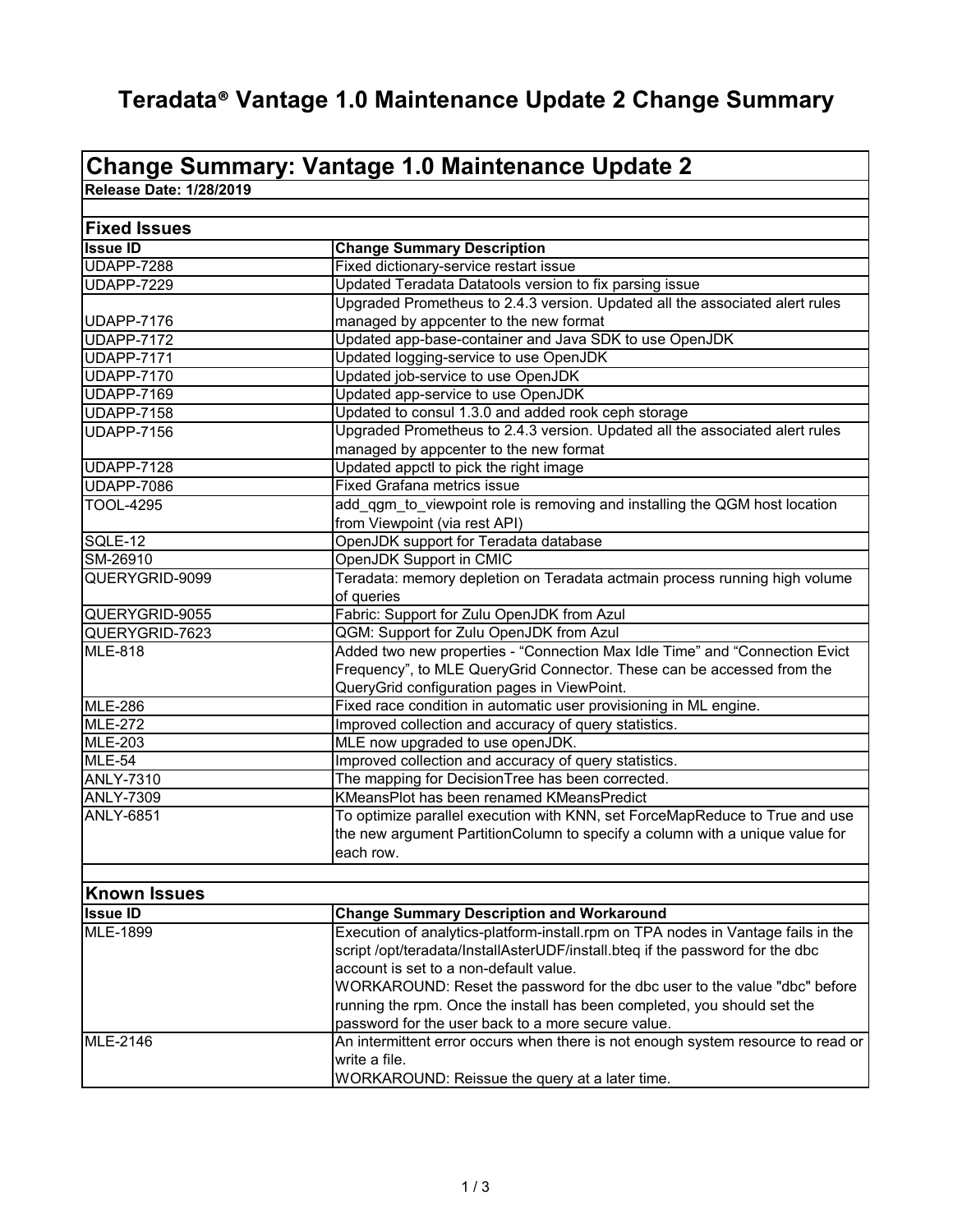| <b>Issue ID</b> | <b>Change Summary Description</b>                                                                                                               |
|-----------------|-------------------------------------------------------------------------------------------------------------------------------------------------|
| OSEDEV-1882     | Analytics nodes may hit an issue in which the kernel displays continuous                                                                        |
|                 | messsages at the command line level regarding <i>unregister netdevice</i> every 10                                                              |
|                 | seconds. This issue may happen due to different reasons, some of them                                                                           |
|                 | included here:                                                                                                                                  |
|                 | - Stop and restart of ML Engine when recovering from a pod crash.                                                                               |
|                 | - Stop and restart of ML Engine when scaling ML Engine pods up or down.<br>- When system is shut down during an emergency.                      |
|                 | - When rebooting an analytics node, other analytics nodes may subsequently<br>encounter OSEDEV-1882.                                            |
|                 | WORKAROUND: Reboot the node as described in Scenario 1 below, but various                                                                       |
|                 | scenarios could happen from rebooting the node:                                                                                                 |
|                 | Scenario 1: (the best recovery scenario)                                                                                                        |
|                 | - Reboot the node                                                                                                                               |
|                 | - For any pods not in the running state, ensure that pods are brought back to                                                                   |
|                 | the running state (contact your Customer Support Representative)                                                                                |
|                 | Scenario 2:                                                                                                                                     |
|                 | - The node rebooted never comes back up online (STACKI-883)                                                                                     |
|                 | - A hard reset from SWS has to be done to shut down the node completely<br>- Node has to be powered on from SWS                                 |
|                 | - Verify that all pods are up and running. For any pods not in running state,                                                                   |
|                 | recovery will have to take place (contact your Customer Support Representative)<br>Scenario 3:                                                  |
|                 | - The node rebooted comes back up fine, but another node hits OSEDEV-1882<br>- The new node with OSEDEV-1882 issue will have to be rebooted too |
|                 | - The possibility of having another node hit OSEDEV-1882 because of the                                                                         |
|                 | second node reboot exists                                                                                                                       |
|                 | - Verify that all pods are up and running. For any pods not in running state,                                                                   |
|                 | recovery will have to take place (contact your Customer Support Representative)                                                                 |
|                 |                                                                                                                                                 |
|                 |                                                                                                                                                 |
|                 |                                                                                                                                                 |